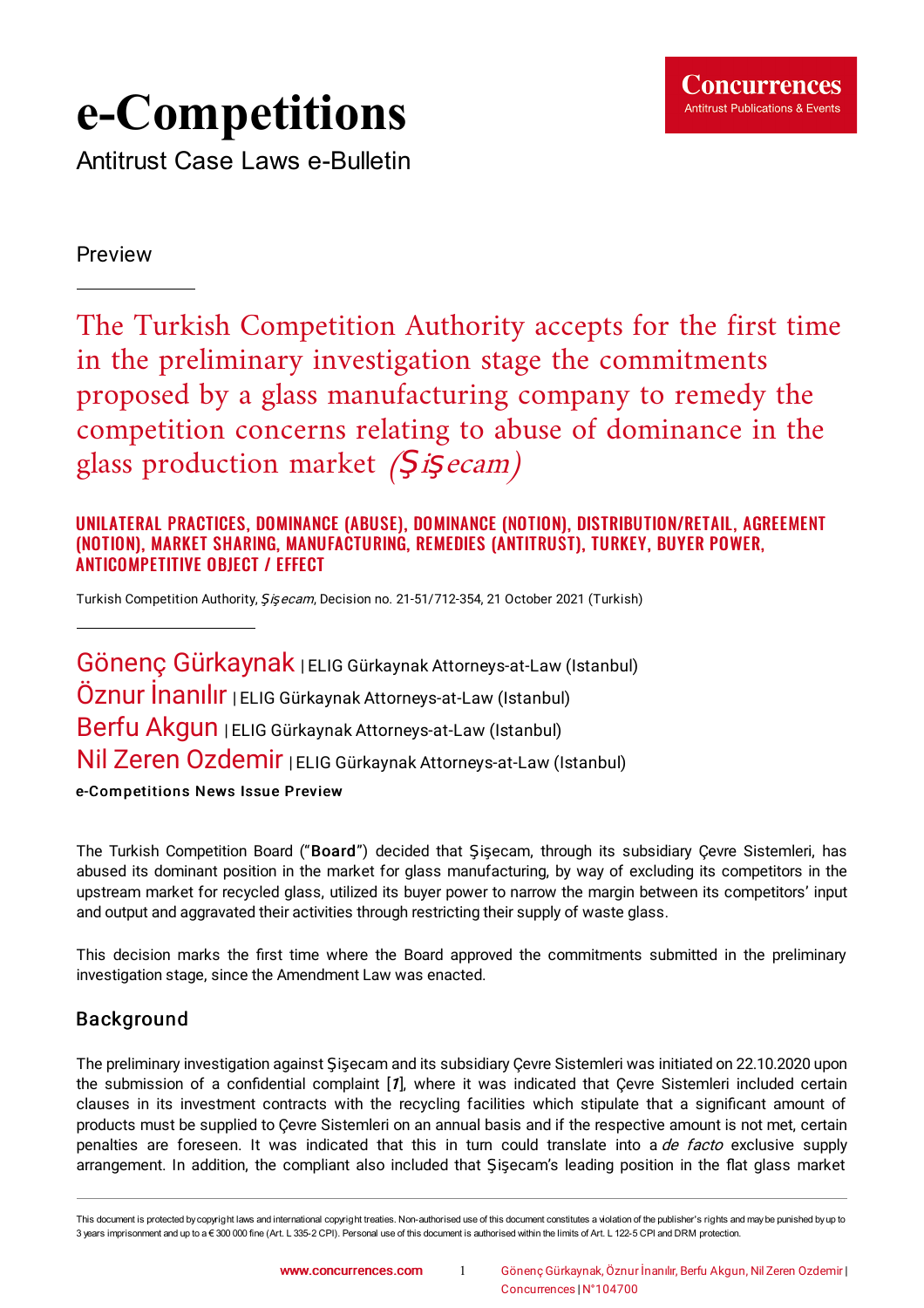enabled it to steer all of the raw material in the glass container market to its own factories and Şişecam's powerful position in the glass container market enabled it determine furnace-ready cullet purchase prices unilaterally.

Sisecam's main field of activity involves the production of flat glass and glass containers in which furnace-ready cullet is used for the glass production. The main input of furnace-ready cullet is waste glass which is produced from flat glass wastage. The decision underlines that Sisecam is deemed as the most significant buyer for the input of the furnace-ready cullet in the market.

Pursuant to Regulation on Packaging Waste Control published on 27.12.2017, package producers are obliged to use recycled secondary raw materials, thereby increasing demand in the recycled glass industry over the years. Şişecam funds four main recycling facilities for collection of waste glass and infrastructure for furnace-ready cullet under certain loan arrangements.

## Competition Concerns in the Preliminary Investigation Report

In scope of the preliminary investigation, the Turkish Competition Authority (the "Authority") found that Şişecam held a dominant position in the market for glass containers while Şişecam's subsidiary Çevre Sistemleri held a dominant position in the market for furnace-ready cullet. The Board indicated that Şişecam has the power to control both the prices of furnace-ready glass in the upstream market and the prices of the input material, that is waste glass. As result of the aggressive pricing policies of Çevre Sistemleri, the price of waste glass (input) increased, which in turn narrowed the margin between the input and output prices (furnace-ready cullet). The Board indicated that through the said practice, the competitors that are the suppliers of furnace-ready cullet are prevented from making profits, thereby excluded from the market. The Board ultimately evaluated that Şişecam's practice through Çevre Sistemleri is deemed as "price squeezing" behavior.

With respect to the exclusive conduct, the Board also evaluated that, Çevre Sistemleri prevented recycling facilities from competing in the procurement of waste glass by placing bids with high prices in the waste glass tenders . Furthermore the Board assessed that, Çevre Sistemleri included certain provisions in its contracts with the suppliers which prevented them from providing waste glass to recycling facilities other than Çevre Sistemleri . As a result, the Board found that Şişecam violated article 6 of the Law No. 4054 on Protection of Competition Law ("Law No. 4045" ) and therefore abused its dominant position in the market.

### **Commitments**

The commitments proposed by Şişecam in order to address competition concerns raised during the course of the preliminary investigation included, inter alia, the following:

Terminating all procurement of unprocessed flat glass used in furnace-ready cullet from any undertaking that is outside the scope of Şişecam's economic integration (from third parties operating domestically), for five years beginning from the service of the short decision,

Terminating all procurement of unprocessed glass container products used in furnace-ready cullet from any undertaking that is outside the scope of Şişecam's economic integration (from third parties operating domestically), for two years beginning from the notification of the short decision and restricting dumping of waste glass containers up to 10,000 ton for the first year, 20,000 ton for the second year and 40,000 ton for the third year,

This document is protected by copyright laws and international copyright treaties. Non-authorised use of this document constitutes a violation of the publisher's rights and maybe punished byup to 3 years imprisonment and up to a € 300 000 fine (Art. L 335-2 CPI). Personal use of this document is authorised within the limits of Art. L 122-5 CPI and DRM protection.